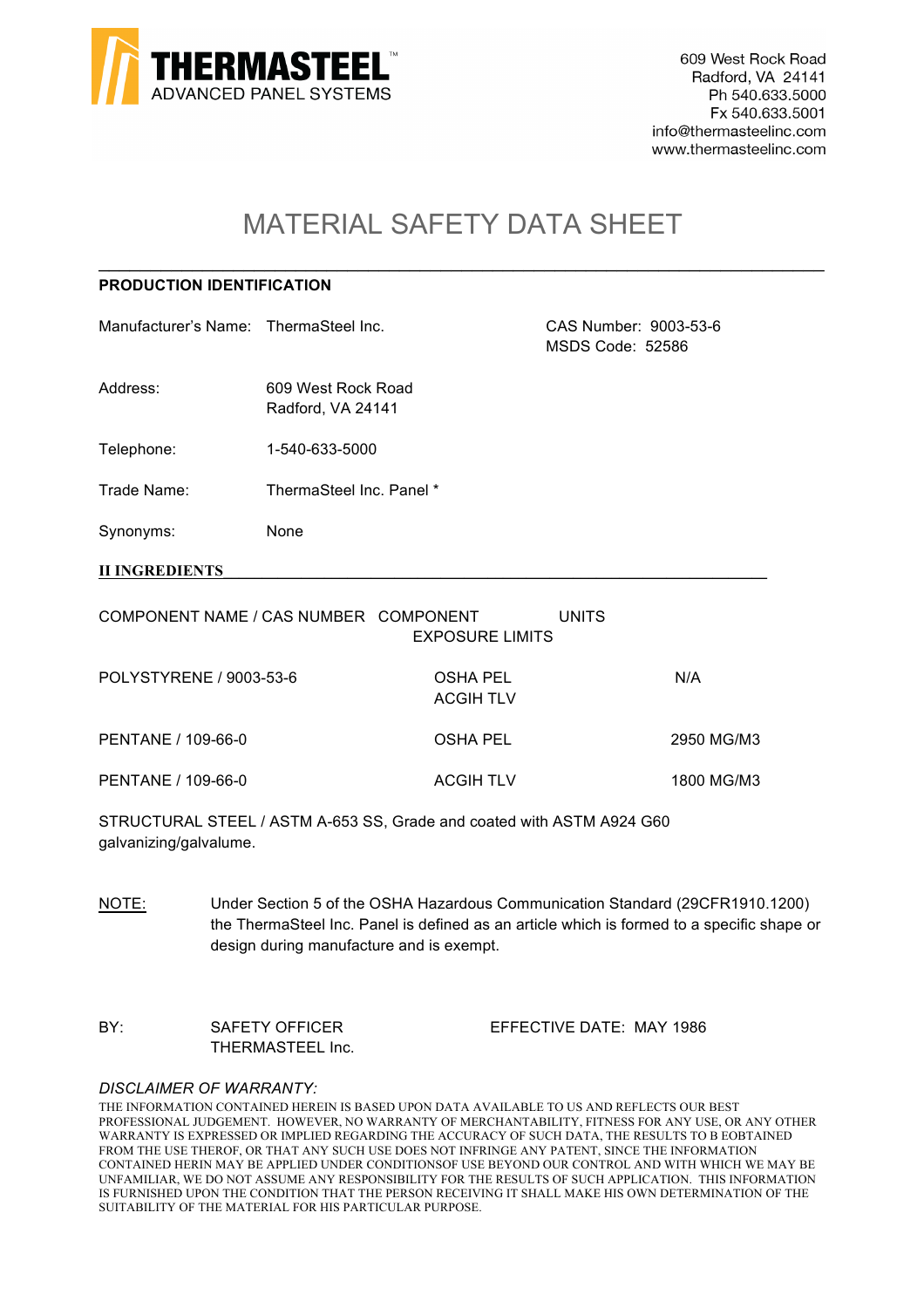

### **III HEALTH EFFECT INFORMATION**

| <b>EYE CONTACT</b>  | NOT EXPECTED TO PRESENT AN EYE CONTACT HAZARD UNDER<br>ANTICIPATED CONDITIONS OF NORMAL USE                                                                                                                                                  |
|---------------------|----------------------------------------------------------------------------------------------------------------------------------------------------------------------------------------------------------------------------------------------|
| <b>SKIN CONTACT</b> | NOT EXPECTED TO PRESENT A SKIN CONTACT HAZARD UNDER<br>ANTICIPATED CONDITIONS OF NORMAL USE                                                                                                                                                  |
| <b>INHALATION</b>   | NOT EXPECTED TO PRESENT AN INHALATION CONTACT HAZARD UNDER<br>ANTICIPATED CONDITIONS OF NORMAL USE                                                                                                                                           |
| <b>INGESTION</b>    | NOT EXPECTED TO PRESENT AN INGESTION CONTACT HAZARD<br>ANTICIPATED CONDITIONS OF NORMAL USE                                                                                                                                                  |
| <b>HEALTH DATA</b>  | NO ADDITIONAL MEDICAL INFORMATION FOUND                                                                                                                                                                                                      |
|                     | <b>IV EMERGENCY &amp; FIRST AID PROCEDURES</b>                                                                                                                                                                                               |
| <b>EYE CONTACT</b>  | RESIDUAL PENTANE CAUSE IRRITATION IF EYE CONTACT MADE WITH<br>THIS MATERIAL IMMEDIATELY RINSE WITH CLEAN WATER FOR 20-30<br>MINUTES RETRACT EYELIDS OFTEN OBTAIN EMERGENCY MEDICAL<br>ATTENTION IF PAIN, BLINKING, TEARS OR REDNESS PERSIST. |
| <b>SKIN CONTACT</b> | NOT EXPECTED TO PRESENT A SKIN HAZARD UNDER ANTICIPATED<br><b>CONDITIONS OF NORMAL USE</b>                                                                                                                                                   |
| INHAI ATION         | MOT EXPECTED TO PRESENT AN INHAI ATION HAZARD UNDER                                                                                                                                                                                          |

- **INHALATION** NOT EXPECTED TO PRESENT AN INHALATION HAZARD UNDER ANTICIPATED CONDITIONS OF NORMAL USE
- **INGESTION** NOT EXPECTED TO PRESENT AN INGESTIONS HAZARD UNDER ANTICIPATED CONDITIONS OF NORMAL USE

## **V PERSONAL HEALTH PROTECTION INFORMATION**

- **EYE PROTECTION** NO EYE PROTECTION NECESSARY UNDER ANTICIPATED CONDITIONS OF NORMAL USE
- **SKIN PROTECTION** NO SKIN PROTECTION NECESSARY UNDER ANTICIPATED CONDITIONS OF NORMAL USE

**RESPIRATORY** 

- **PROTECTION** IF EXPOSURE EXCEEDS THE PEL/TLV, USE NIOSH/MSHA APPROVED RESPIRATORY PROTECTION EQUIPMENT
- **VENTILATION** BOTH LOCAL EXHAUST AND GOOD GENERAL ROOM VENTILATION MUST BE PROVIDED

**OTHER**

#### **VI FIRE PROTECTION INFORMATION**

| <b>FLASH POINT</b>                      | NOT DETRMINED |                 |           | <b>TEST METHOD</b> |           |
|-----------------------------------------|---------------|-----------------|-----------|--------------------|-----------|
| <b>AUTOIGNITION TEMPERATURE</b>         |               | $500^{\circ}$ c |           | <b>TEST METHOD</b> |           |
| <b>FLAMMABLE LIMITS IN AIR% BY VOL.</b> |               |                 | LOWER 1.5 |                    | UPPER 8.0 |
| Based on Pentane                        |               |                 |           |                    |           |

**EXTINGUISHING** 

**MEDIA** DRY CHEMICAL WATERSPRAY CO<sup>2</sup> FOAM WATER FOG

FOAM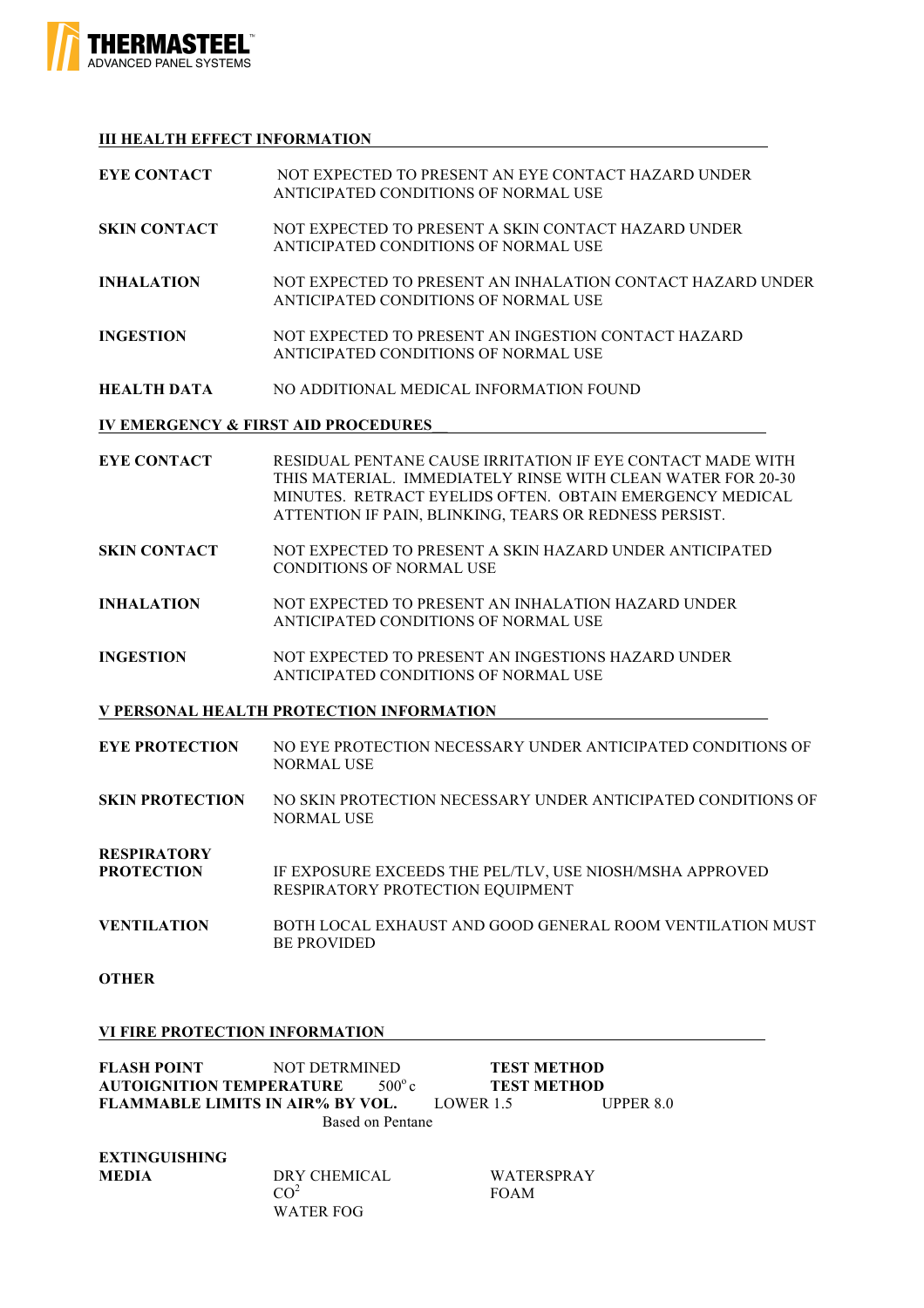

| <b>SPECIAL FIRE</b><br><b>FIGHTING</b><br><b>PROCEDURES</b> | DO NOT ENTER AREA WITHOUT PROTECTION. INCOMPLETE COMBUSTION<br>MACHINE PRODUCE CARBON MONOXIDE AND CARBON DIOXIDE.<br>PRODUCES DENSE BLACK SMOKE WHEN BURNING. OBSCURING VISION.<br>FIREFIGHT FROM SAFE DISTANCE/PROTECTD AREA.                                               |
|-------------------------------------------------------------|-------------------------------------------------------------------------------------------------------------------------------------------------------------------------------------------------------------------------------------------------------------------------------|
| UNUSUAL FIRE<br><b>AND EXPLOSIVE</b><br><b>CONDITIONS</b>   | VERY FLAMMABLE. A RESIDUAL FLAMMABLE VAPOR MAY BE RELEASED.<br>DURING STORAGE, WHICH IS HEAVIER THAN AIR. WHEN MATERIAL IS<br>HANDLED STATIC CHARGE MAY BE GENERATED WHICH CANNOT BE<br>COMPLETELY DISSIPATED DUE TO INSULATING PROPERTY, CAUSING<br>SPARK/IGNITION/EXPLOSION |

#### **VII REACTIVITY DATA\_\_\_\_\_\_\_\_\_\_\_\_\_\_\_\_\_\_\_\_\_\_\_\_\_\_\_\_\_\_\_\_\_\_\_\_\_\_\_\_\_\_\_\_\_\_\_\_\_\_\_\_\_\_\_\_\_\_\_\_\_\_\_**

| STABILITY (THERMAL LIGHT, ETC) - | <b>STABLE</b> |  |
|----------------------------------|---------------|--|
|----------------------------------|---------------|--|

**CONDITIONS TO AVOID** HEAT, OPEN FLAME OXIDIZING CONDITIONS

**HAZARDOUS POLYMERIZATION** NOT EXPECTED TO OCCUR

**CONDITIONS TO AVOID**

**INCOMPATIBILITY MATERIALS TO AVOID** STRONG OXIDIZING AGENT

**HAZARDOUS DECOMPOSITION PRODUCTS** INCOMPLETE COMBUSTION MAY PRODUCE CARBON MONOXIDE A CARBON DIOXIDE

#### **VIII ENVIRONMENTAL PRECAUTIONS**

| <b>STEPS TO BE TAKEN</b><br><b>IF MATERIAL IS</b><br><b>RELEASED OR SPILLED</b> | POLYSTYRENE IN NOT A RCRA REGULATED MATERIAL                                                                                                                                                      |
|---------------------------------------------------------------------------------|---------------------------------------------------------------------------------------------------------------------------------------------------------------------------------------------------|
| <b>WASTE DISPOSAL</b><br><b>METHOD</b>                                          | LANDFILL SOLIDS AT PERMITTED SITES. COMPLY WITH<br>FEDERAL/STATE/LOCAL SOLID WASTE REGULATIONS.<br>SOLIDS MAY ALSO BE BURNED. RECOMMEND CRUSHING<br>OR OTHER MEANS TO PREVENT UNAUTHORIZED REUSE. |
| <b>IX MISCELLANEOUS</b>                                                         |                                                                                                                                                                                                   |
| <b>HANDLING AND</b><br><b>STORAGE</b>                                           |                                                                                                                                                                                                   |
| <b>REQUIREMENTS</b>                                                             | STORE IN WELL VENTILATED AREAS. KEEP CLEAR OF ALL<br>IGNITTION SOURCES AS YOU WOULD FOR ANY OTHER<br><b>COMBUSTIBLE MATERIAL</b>                                                                  |
| <b>ADDITONAL INFORMATION</b>                                                    | SOME OF THE INFORMATION PRESENTED AND<br>CONCLUSIONS DRAWN HEREIN ARE FORM SOURCES OTHER                                                                                                          |

THAN DIRECT TEST DATA ON THE PRODUCT ITSELF